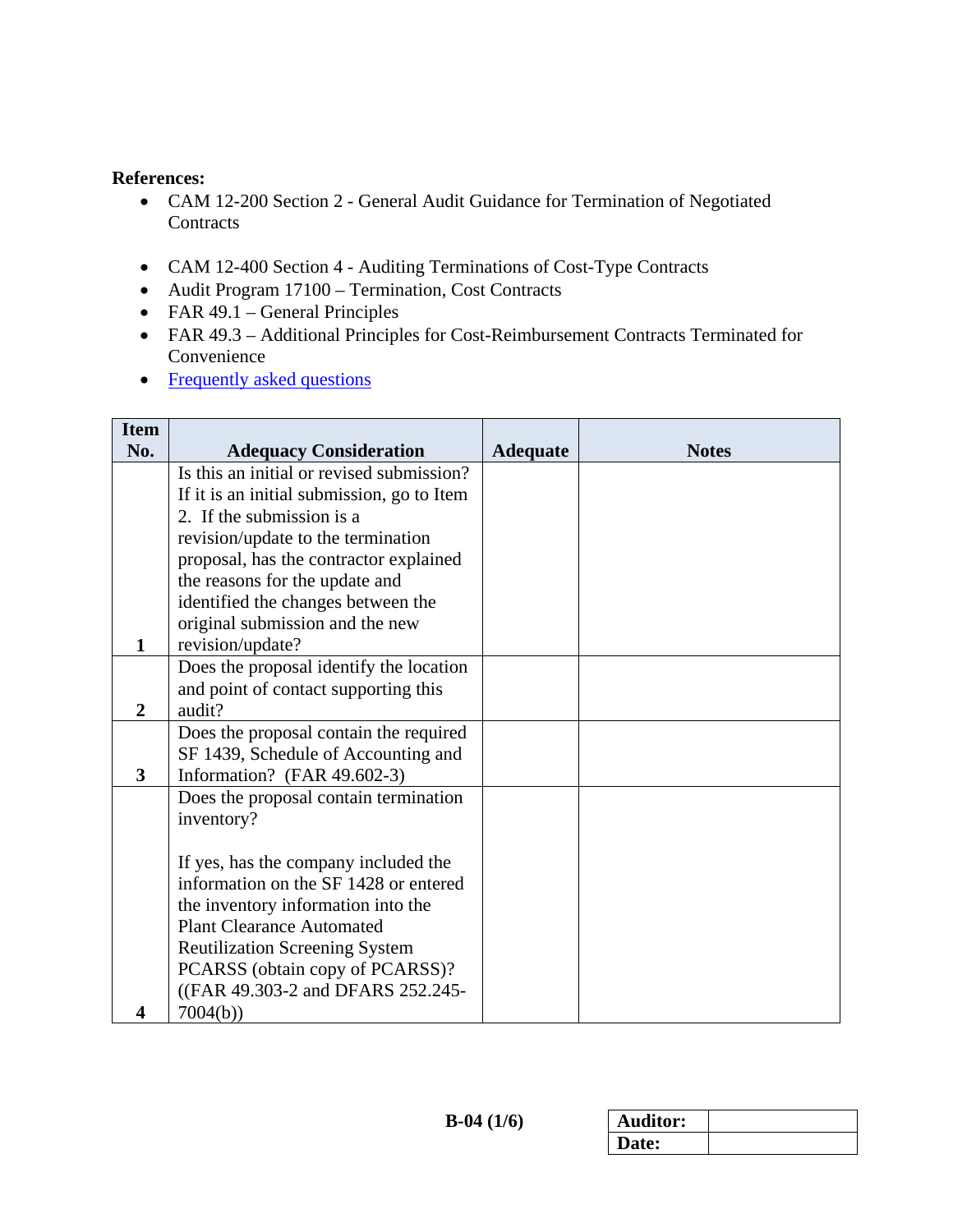| <b>Item</b> |                                                              |                 |              |
|-------------|--------------------------------------------------------------|-----------------|--------------|
| No.         | <b>Adequacy Consideration</b>                                | <b>Adequate</b> | <b>Notes</b> |
|             | Is there a properly signed and                               |                 |              |
|             | completed termination settlement                             |                 |              |
|             | proposal using SF 1437? (FAR                                 |                 |              |
| 5           | 49.302(a) and $49.602-1(c)$                                  |                 |              |
|             | Does the amount in line item 1, "Direct"                     |                 |              |
|             | Material" tie to the supporting                              |                 |              |
|             | accounting schedules, to include                             |                 |              |
| 6           | transaction level details by year?                           |                 |              |
|             | Does the amount in line item 2, "Direct"                     |                 |              |
|             | Labor" tie to the supporting direct                          |                 |              |
|             | labor reports, to include transaction                        |                 |              |
| 7           | level detail by year?                                        |                 |              |
|             | Does the amount in line item 3,                              |                 |              |
|             | "Indirect Factory Expense" tie to the                        |                 |              |
|             | supporting schedules to include                              |                 |              |
|             | transactional level details by year?                         |                 |              |
|             |                                                              |                 |              |
|             | Does the proposal identify the indirect                      |                 |              |
| 8           | rates used in the supporting files?                          |                 |              |
|             | Does the amount in line item 4,                              |                 |              |
|             | "Special Tooling and Special Test                            |                 |              |
|             | Equipment" tie to the supporting                             |                 |              |
|             | schedules, to include transaction level                      |                 |              |
| 9           | details by year?                                             |                 |              |
|             | Does the amount in line item 5, "Other                       |                 |              |
|             | Costs" tie to the supporting schedules,                      |                 |              |
|             | to include transactional level details by                    |                 |              |
|             | year?                                                        |                 |              |
|             |                                                              |                 |              |
| 10          | Does the proposal segregate "Other<br>Costs" by subcategory? |                 |              |
|             | Does the amount in line item 6,                              |                 |              |
|             | "General and Administrative                                  |                 |              |
|             | Expenses" tie to the supporting                              |                 |              |
|             | schedules, to include transactional                          |                 |              |
|             | level details by year?                                       |                 |              |
|             |                                                              |                 |              |
|             | Does the proposal identify the General                       |                 |              |
|             | and Administrative (G&A) rates used                          |                 |              |
| 11          | in the supporting files?                                     |                 |              |
|             | Is the amount in line 7, "Total Costs"                       |                 |              |
| 12          | mathematically correct?                                      |                 |              |

| <b>\uditor:</b> |  |
|-----------------|--|
| Date:           |  |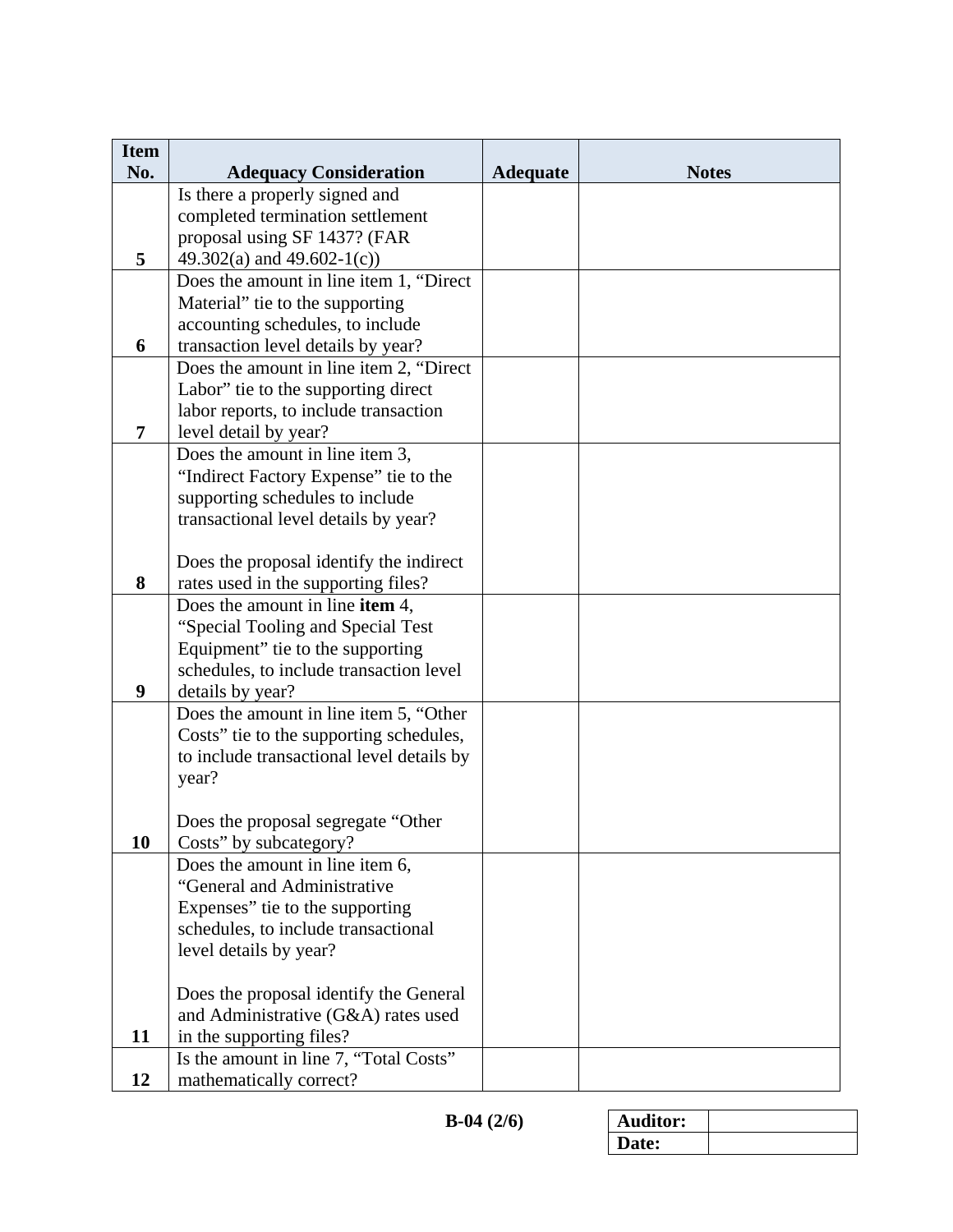| <b>Item</b> |                                            |                 |              |
|-------------|--------------------------------------------|-----------------|--------------|
| No.         | <b>Adequacy Consideration</b>              | <b>Adequate</b> | <b>Notes</b> |
|             | Does line 8, "Fee" tie to the supporting   |                 |              |
|             | schedules and only apply to lines 1        |                 |              |
|             | thru $6$ ?                                 |                 |              |
|             |                                            |                 |              |
|             | Note: The contractor should explain        |                 |              |
|             | their method for calculating fee/profit.   |                 |              |
|             | In no event, will the Government pay       |                 |              |
|             | for loss of anticipatory profits or fee on |                 |              |
| 13          | settlement expenses.                       |                 |              |
|             | Does line 9, "Settlement Expenses" tie     |                 |              |
|             | to the supporting schedules by cost        |                 |              |
|             | element?                                   |                 |              |
|             |                                            |                 |              |
|             | If estimates to complete are used and      |                 |              |
|             | they use judgmental factors, are the       |                 |              |
|             | judgmental factors explained?              |                 |              |
|             |                                            |                 |              |
|             | Note: The contractor should break out      |                 |              |
|             | by cost element for the items that         |                 |              |
|             | would have not been incurred if not for    |                 |              |
|             | the termination. Examples may              |                 |              |
|             | include material, handling, clerical       |                 |              |
|             | costs, etc. – see FAR 31.205-42(g).        |                 |              |
|             | The contractor should provide these        |                 |              |
|             | details and include a basis of estimate    |                 |              |
|             | or an explanation for all judgmental       |                 |              |
|             | factors and the methods used to            |                 |              |
|             | estimate proposed settlement expenses,     |                 |              |
|             | including those used in projecting from    |                 |              |
| 14          | known data.                                |                 |              |

| <b>Auditor:</b> |  |
|-----------------|--|
| Date:           |  |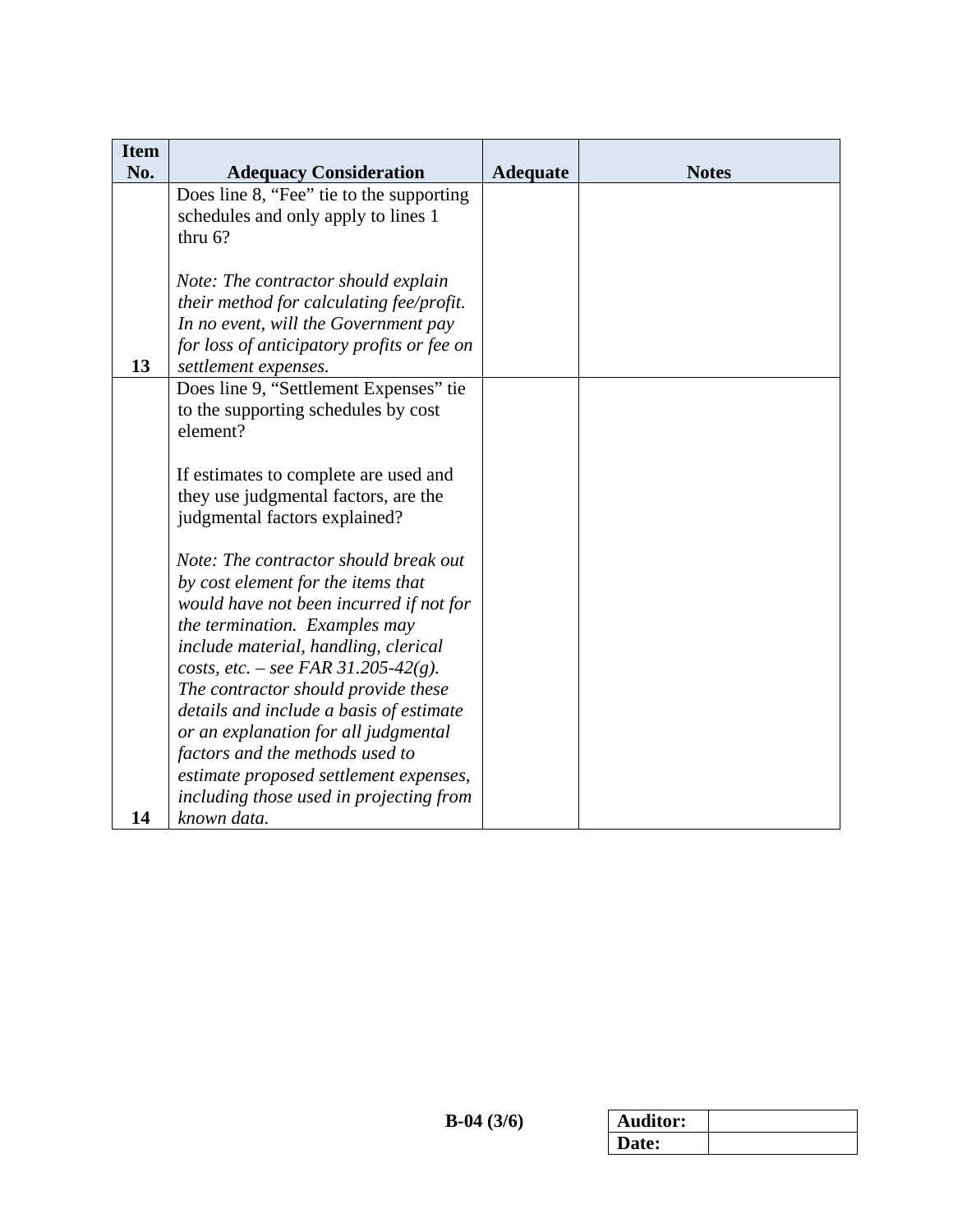| <b>Item</b> |                                                                          |                 |              |
|-------------|--------------------------------------------------------------------------|-----------------|--------------|
| No.         | <b>Adequacy Consideration</b><br>Does line 10, "Settlement with          | <b>Adequate</b> | <b>Notes</b> |
|             | Subcontractors" tie to the supporting                                    |                 |              |
|             | schedules?                                                               |                 |              |
|             |                                                                          |                 |              |
|             | Do the subcontractor settlement costs                                    |                 |              |
|             | include both unpaid operating expenses                                   |                 |              |
|             | and FAR $31.205-42(g)$ post                                              |                 |              |
|             | termination settlement expenses?                                         |                 |              |
|             |                                                                          |                 |              |
|             | Note: Settlement with subcontractors'                                    |                 |              |
|             | line 10 applies only to uncompleted                                      |                 |              |
|             | subcontracts unsettled at the time of                                    |                 |              |
|             | termination. The subcontractors must                                     |                 |              |
|             | submit termination proposals to the                                      |                 |              |
|             | prime contractor in the same manner                                      |                 |              |
|             | that the prime must submit to the<br>Government. Subcontract termination |                 |              |
|             |                                                                          |                 |              |
|             | proposals should be listed in this                                       |                 |              |
|             | schedule and submitted with<br>supporting documentation for each         |                 |              |
|             | subcontract settlement (copy of                                          |                 |              |
|             | purchase order, subcontract settlement                                   |                 |              |
|             | proposal or subcontract;                                                 |                 |              |
|             | subcontractor inventory schedules,                                       |                 |              |
|             | schedule of accounting information                                       |                 |              |
|             | (not required if proposal is $<$ \$10,000                                |                 |              |
|             | and SF 1438 Settlement Proposal                                          |                 |              |
|             | (Short Form) used), prime contractor                                     |                 |              |
|             | settlement memorandum which                                              |                 |              |
|             | explains the rationale of the                                            |                 |              |
|             | subcontract settlement) for review and                                   |                 |              |
|             | approval by the TCO prior to payment                                     |                 |              |
| 15          | (see FAR 49.108).                                                        |                 |              |
|             | Is the amount in line 11, "Gross                                         |                 |              |
|             | Proposed Settlement" mathematically                                      |                 |              |
| 16          | correct?                                                                 |                 |              |
|             | Does line 12, "Disposal and Other                                        |                 |              |
| 17          | Credits" tie to the supporting<br>schedules?                             |                 |              |
|             | Is the amount in line 13, "Net Proposed                                  |                 |              |
| 18          | Settlement" mathematically correct?                                      |                 |              |

| Auditor: |  |
|----------|--|
| Date:    |  |
|          |  |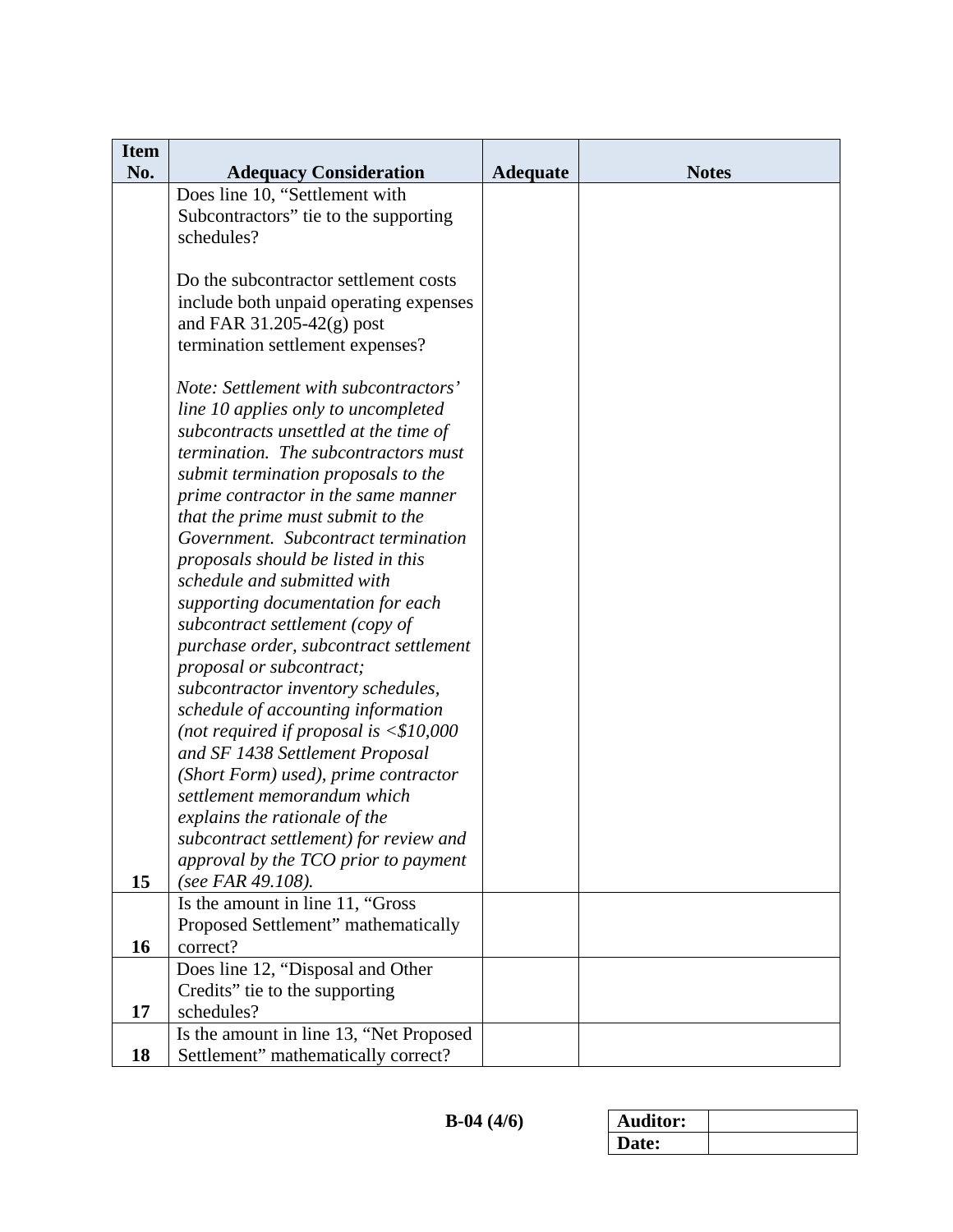| <b>Item</b> |                                         |                 |              |
|-------------|-----------------------------------------|-----------------|--------------|
| No.         | <b>Adequacy Consideration</b>           | <b>Adequate</b> | <b>Notes</b> |
|             | Does line 14, "Prior Payments to the    |                 |              |
|             | Contractor" tie to the supporting       |                 |              |
| 19          | schedules?                              |                 |              |
|             | Is the amount in line 15, "Net Payment" |                 |              |
| 20          | Requested" mathematically correct?      |                 |              |
|             | Is the proposal adequate? If not, list  |                 |              |
|             | the inadequacies and indicate when      |                 |              |
|             | information was requested. If so        |                 |              |
|             | deficient that an audit cannot be       |                 |              |
|             | performed DCAA should consider          |                 |              |
|             | recommending to the TCO that they       |                 |              |
|             | return the proposal to the contractor.  |                 |              |

| <b>Additional Discussion:</b> |                           |                          |
|-------------------------------|---------------------------|--------------------------|
| Item                          | <b>Initial Assessment</b> | <b>Corrective Action</b> |
|                               |                           |                          |
|                               |                           |                          |
|                               |                           |                          |
|                               |                           |                          |
|                               |                           |                          |
|                               |                           |                          |
|                               |                           |                          |
|                               |                           |                          |
|                               |                           |                          |
|                               |                           |                          |

## <span id="page-4-0"></span>**Frequently asked questions**:

#### **1. What is the purpose of the settlement proposal adequacy tool?**

The objective of the adequacy tool is to assist the auditor in determining if the settlement proposal is adequate to audit. In addition, there are "*Notes"* included to help the auditor in identifying issues to consider during the risk assessment. Do not consider the "*Notes*" in determining adequacy of the proposal.

#### **2. What method might the auditor use to gather the information needed?**

To facilitate the adequacy assessment, the auditor should attend the contractor's walkthrough of the proposal, if possible, with the TCO in attendance to gain an understanding of the basis and related supporting documentation. Require the contractor to provide any information needed to complete the adequacy review promptly.

| $B-04(5/6)$ |  |
|-------------|--|
|-------------|--|

| $B-04(5/6)$ | <b>Auditor:</b> |  |
|-------------|-----------------|--|
|             | Date:           |  |